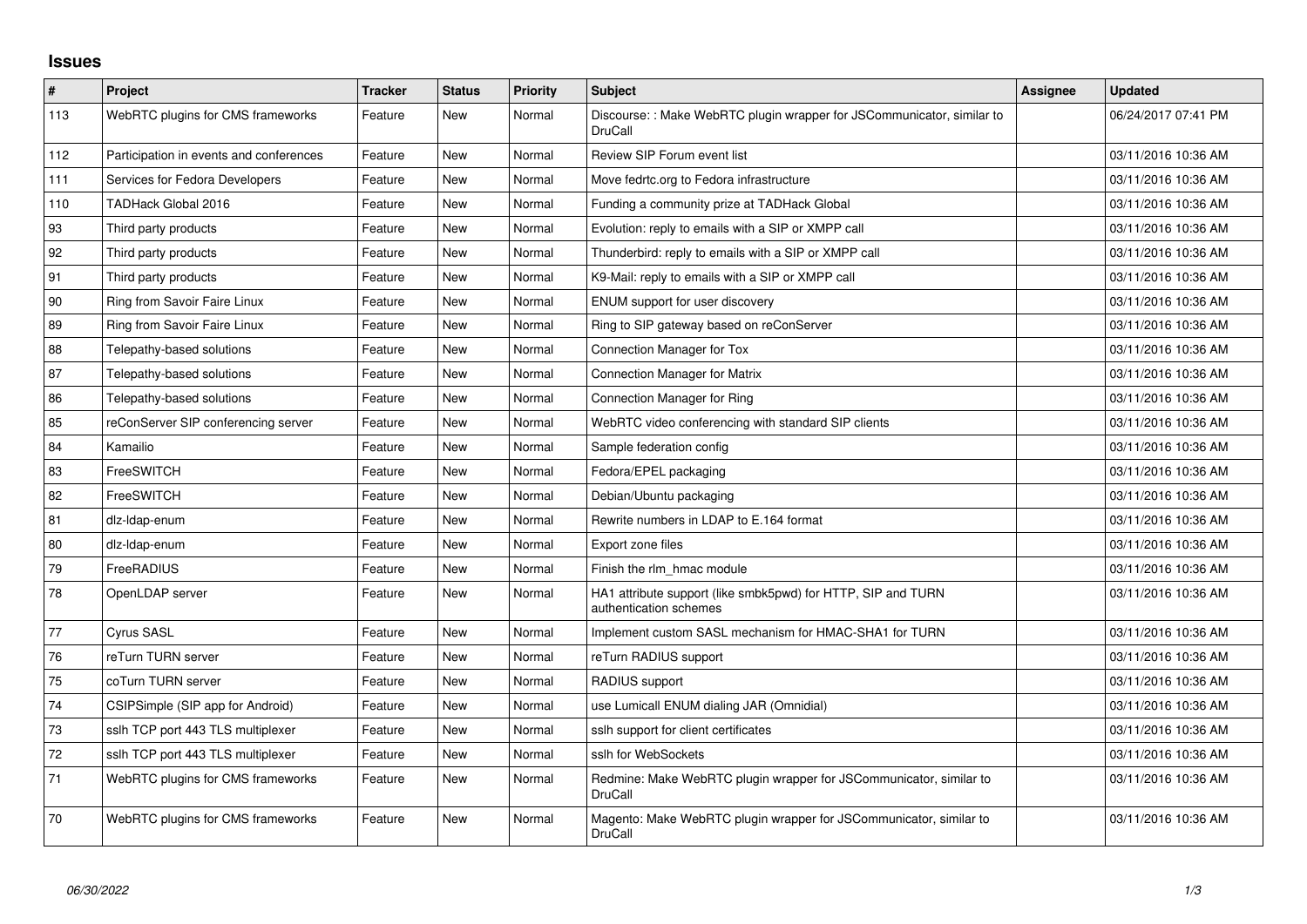| $\sharp$ | Project                                                               | <b>Tracker</b> | <b>Status</b> | <b>Priority</b> | <b>Subject</b>                                                                         | Assignee | <b>Updated</b>      |
|----------|-----------------------------------------------------------------------|----------------|---------------|-----------------|----------------------------------------------------------------------------------------|----------|---------------------|
| 69       | WebRTC plugins for CMS frameworks                                     | Feature        | New           | Normal          | Twiki: Make WebRTC plugin wrapper for JSCommunicator, similar to<br>DruCall            |          | 03/11/2016 10:36 AM |
| 68       | WebRTC plugins for CMS frameworks                                     | Feature        | New           | Normal          | Magnolia: Make WebRTC plugin wrapper for JSCommunicator, similar to<br>DruCall         |          | 03/11/2016 10:36 AM |
| 67       | WebRTC plugins for CMS frameworks                                     | Feature        | <b>New</b>    | Normal          | TYPO3: Make WebRTC plugin wrapper for JSCommunicator, similar to<br>DruCall            |          | 03/11/2016 10:36 AM |
| 66       | WebRTC plugins for CMS frameworks                                     | Feature        | <b>New</b>    | Normal          | Joomla!: Make WebRTC plugin wrapper for JSCommunicator, similar to<br>DruCall          |          | 03/11/2016 10:36 AM |
| 65       | WebRTC plugins for CMS frameworks                                     | Feature        | New           | Normal          | xwiki: Make WebRTC plugin wrapper for JSCommunicator, similar to<br>DruCall            |          | 03/11/2016 10:36 AM |
| 64       | WebRTC plugins for CMS frameworks                                     | Feature        | <b>New</b>    | Normal          | Mediawiki: Make WebRTC plugin wrapper for JSCommunicator, similar to<br>DruCall        |          | 03/11/2016 10:36 AM |
| 63       | WebRTC plugins for CMS frameworks                                     | Feature        | New           | Normal          | Plone: Make WebRTC plugin wrapper for JSCommunicator, similar to<br>DruCall            |          | 03/11/2016 10:36 AM |
| 62       | WebRTC plugins for CMS frameworks                                     | Feature        | <b>New</b>    | Normal          | Django: Make WebRTC plugin wrapper for JSCommunicator, similar to<br>DruCall           |          | 03/11/2016 10:36 AM |
| 61       | WebRTC plugins for CMS frameworks                                     | Feature        | New           | Normal          | Wordpress: Make WebRTC plugin wrapper for JSCommunicator, similar to<br><b>DruCall</b> |          | 03/11/2016 10:36 AM |
| 60       | WebRTC plugins for CMS frameworks                                     | Feature        | New           | Normal          | Drupal: Drucall: integrate with Drupal Commons                                         |          | 03/11/2016 10:36 AM |
| 59       | Lumicall (Viber-like SIP app for Android)                             | Feature        | New           | Normal          | Pub/sub support, check before dialing                                                  |          | 03/11/2016 10:36 AM |
| 58       | Lumicall (Viber-like SIP app for Android)                             | Feature        | <b>New</b>    | Normal          | PGP integration                                                                        |          | 03/11/2016 10:36 AM |
| 57       | Lumicall (Viber-like SIP app for Android)                             | Feature        | <b>New</b>    | Normal          | SMS through DNS tunnel                                                                 |          | 03/11/2016 10:36 AM |
| 56       | reSIProcate SIP stack                                                 | Feature        | New           | Normal          | Enhancements for mobile devices (IP changes, battery use, sleep/alarm<br>integration)  |          | 03/11/2016 10:36 AM |
| 55       | Lumicall (Viber-like SIP app for Android)                             | Feature        | New           | Normal          | Time-of-day work/rest modes                                                            |          | 03/11/2016 10:36 AM |
| 54       | Lumicall (Viber-like SIP app for Android)                             | Feature        | <b>New</b>    | Normal          | White-label Lumicall service (similar to Viber/Whatsapp)                               |          | 03/11/2016 10:36 AM |
| 53       | Jitsi                                                                 | Feature        | <b>New</b>    | Normal          | Stop the repeated prompts for SIP password                                             |          | 03/11/2016 10:36 AM |
| 52       | Jitsi                                                                 | Feature        | New           | Normal          | ICE and TURN support for SIP (for WebRTC)                                              |          | 03/11/2016 10:36 AM |
| 51       | Apache Camel                                                          | Feature        | New           | Normal          | Apache Camel: SIP MESSAGE support                                                      |          | 03/11/2016 10:36 AM |
| 50       | Telepathy-based solutions                                             | Feature        | <b>New</b>    | Normal          | Telepathy->Polycom click-to-dial (telepathy-snom discussed on dbus list)               |          | 03/11/2016 10:36 AM |
| 49       | Telepathy-based solutions                                             | Feature        | <b>New</b>    | Normal          | Telepathy->Android click-to-dial                                                       |          | 03/11/2016 10:36 AM |
| 48       | libjingle: real-time media streaming,<br>encryption and NAT traversal | Feature        | New           | Normal          | <b>ZRTP</b> support                                                                    |          | 03/11/2016 10:36 AM |
| 47       | OpenWRT                                                               | Feature        | New           | Normal          | Configure repro and reTurn through LUCI                                                |          | 03/11/2016 10:36 AM |
| 46       | OpenWRT                                                               | Feature        | New           | Normal          | repro and reTurn packages                                                              |          | 03/11/2016 10:36 AM |
| 45       | Third party products                                                  | Feature        | New           | Normal          | Firefox plugin: Telify: packaging for Debian/Ubuntu                                    |          | 03/11/2016 10:36 AM |
| 44       | Third party products                                                  | Feature        | New           | Normal          | Firefox plugin: Telify: change to free software license or re-write                    |          | 03/11/2016 10:36 AM |